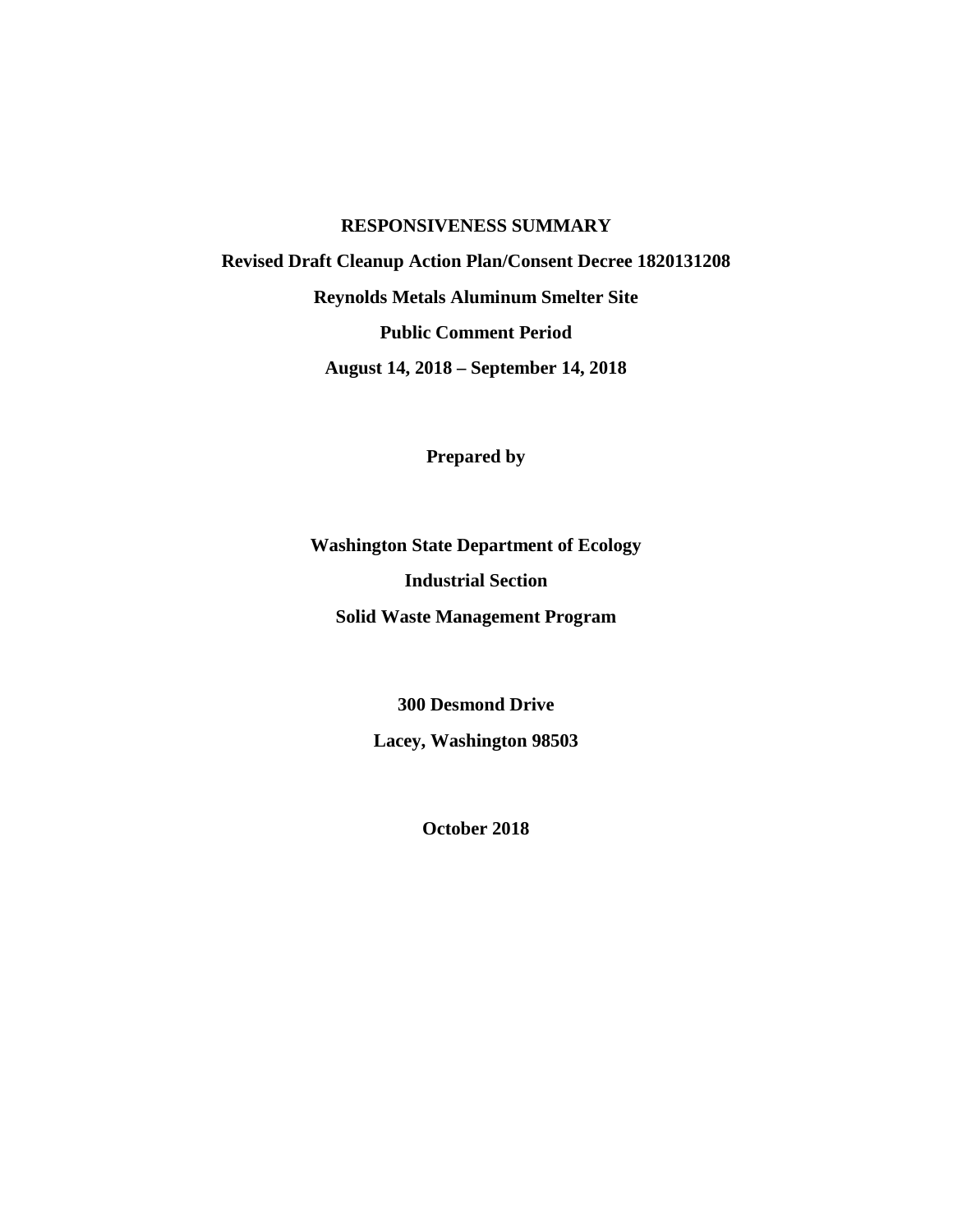Reynolds Metals Longview Revised draft CAP and CD Response to comments Page **2** of **4**

# **Introduction**

This document addresses the comments received by the Department of Ecology (Ecology) during the public comment period on the Revised Draft Cleanup Action Plan (CAP) and Consent Decree (CD) for cleanup of contamination at the former Reynolds Metals Aluminum Smelter in Longview, Washington. The CD is a legal instrument that requires site cleanup and the CAP specifies cleanup standards and how the cleanup will be done.

Ecology published notice of an opportunity to comment on the revised draft CAP and CD in *The (Longview) Daily News* on August 14, 2018 and Ecology's Site Register on August 16, 2018. In the notice, Ecology invited public review of the Revised Draft CAP and CD and provided a 30-day public comment period. The deadline for submittal of written comments was September 14, 2018.

A previous comment opportunity was held in 2016. Comments received during that comment opportunity resulted in changes to the documents. The CD and CAP, including the Compliance Monitoring and Contingency Response Plan (CMCRP), were revised in response to the 2016 comments. While the changes were narrow in scope, Ecology determined that they were significant enough to warrant another opportunity for public comment.

During the latest comment opportunity, a total of 2452 comments were received by Ecology. Comments appear in italicized text below, followed by Ecology's response.

# **Comments and Responses**

## **Comment 1:**

(The following comment was received from 2449 people. Some commenters included additions to the standard comment below which emphasized the importance of protecting the Columbia River as a natural resource, protecting the community and future generations, holding liable parties accountable, or taking action on the cleanup. The entire text of the comments received is available at: https://fortress.wa.gov/ecy/gsp/Sitepage.aspx?csid=11796)

*Dear Washington Department of Ecology:*

*I support thorough and effective cleanup of the former Reynolds Aluminum Site in Longview, WA.*

*Washington Department of Ecology's (Ecology) revised draft Cleanup Action Plan and Consent Decree include important changes to protect people, fish and other aquatic life, and wildlife.*

*In particular, I support:*

• *Ecology's decision to revise the Compliance Monitoring and Contingency Response Plan to include porewater monitoring and contingent sediment bioassays along the Columbia River shoreline adjacent to the former Reynolds Metals Plant to ensure protection of aquatic species.*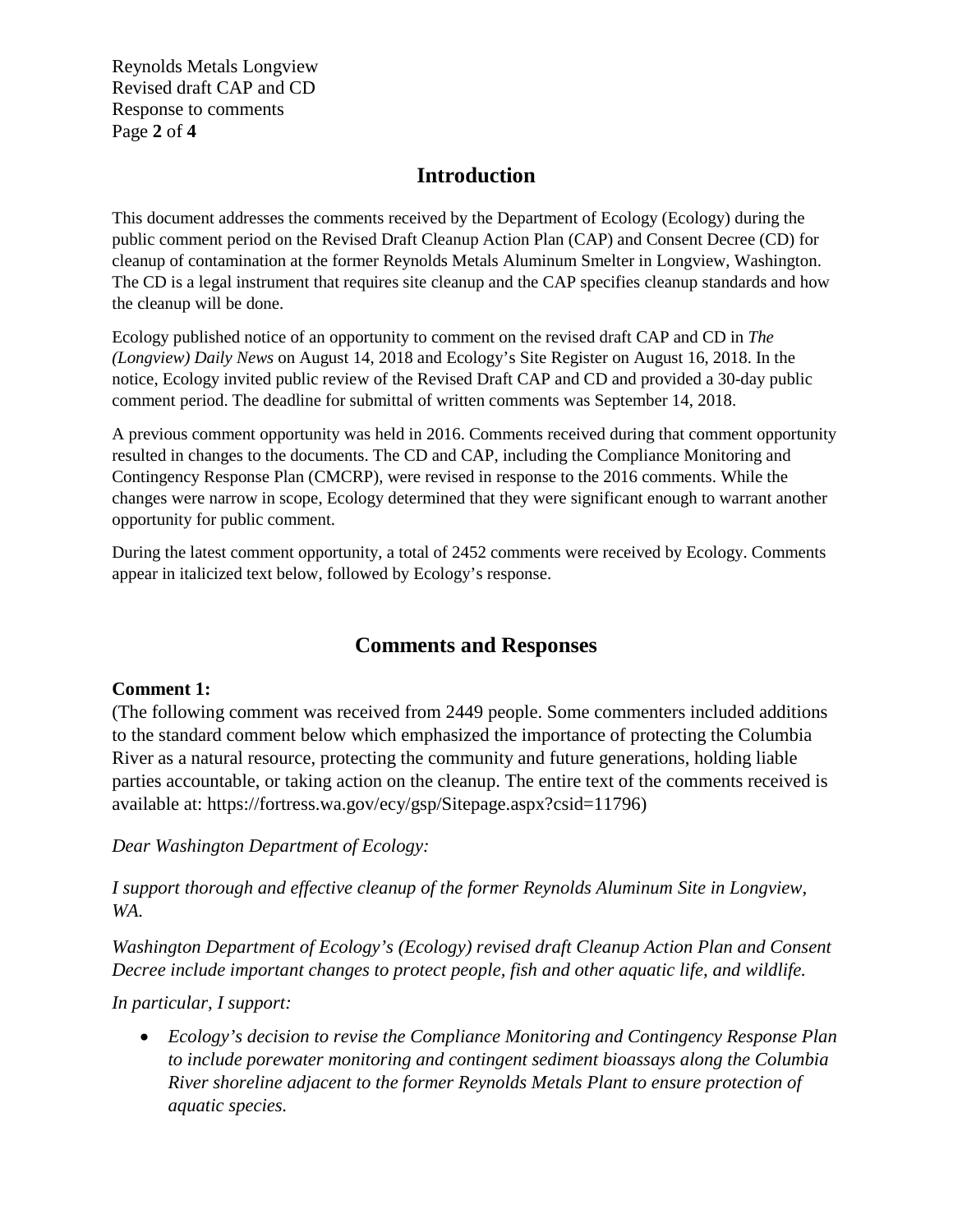Reynolds Metals Longview Revised draft CAP and CD Response to comments Page **3** of **4**

> • *Ecology's decision to use a narrative surface water cleanup level of 'no adverse effects on the protection and propagation of fish and other aquatic life' and the requirement that the responsible parties use bioassays to make this demonstration.*

*I remain concerned, however, that Ecology has not taken steps to ensure that Alcoa and Millennium cleanup the site prior to any redevelopment. Ecology must ensure that site redevelopment does not undermine effective, active cleanup.*

*Although the former Reynolds site contains complex pollution issues, it remains unclear why cleanup has languished for so long relative to other former aluminum smelters on the Columbia River. Moving forward, I urge Ecology to hold the site's owner, Alcoa, and operator, Millennium, accountable for cleanup.*

## **Ecology Response to Comment 1:**

Ecology notes the commenters' support for the revisions to the CAP/CD and agrees that the expeditious cleanup of the site is important to protect human health and the environment.

The process for cleanup of contamination is separate from future development or redevelopment of the site. Ecology is committed to working with the liable parties to complete the cleanup as quickly as possible while ensuring that it meets the requirements in the law. The purpose of the CD is to hold the liable parties accountable for completing the cleanup in accordance with the CAP.

The time it takes to investigate and cleanup a large industrial site is different in each case and depends on many factors, including the complexity of environmental issues, the level of cooperation from liable parties, the level of public interest and involvement, the speed of permitting processes, and the availability of the department's resources.

## **Comment 2:**

*Thank you for allowing me to comment on the most recent changes to the draft Cleanup Action Plan and draft Consent Decree for the Reynolds Metals Cleanup.*

*The Department of Ecology is to be commended for all your work getting us to this point where there can finally be a completed cleanup for this site. The Yakama Nation must also be applauded for their persistence in assuring that fish and other aquatic species are protected now and in the future.*

*Please proceed in finalizing this process and holding Alcoa and Millennium accountable for the cleanup.*

## **Ecology Response to Comment 2:**

Comment noted.